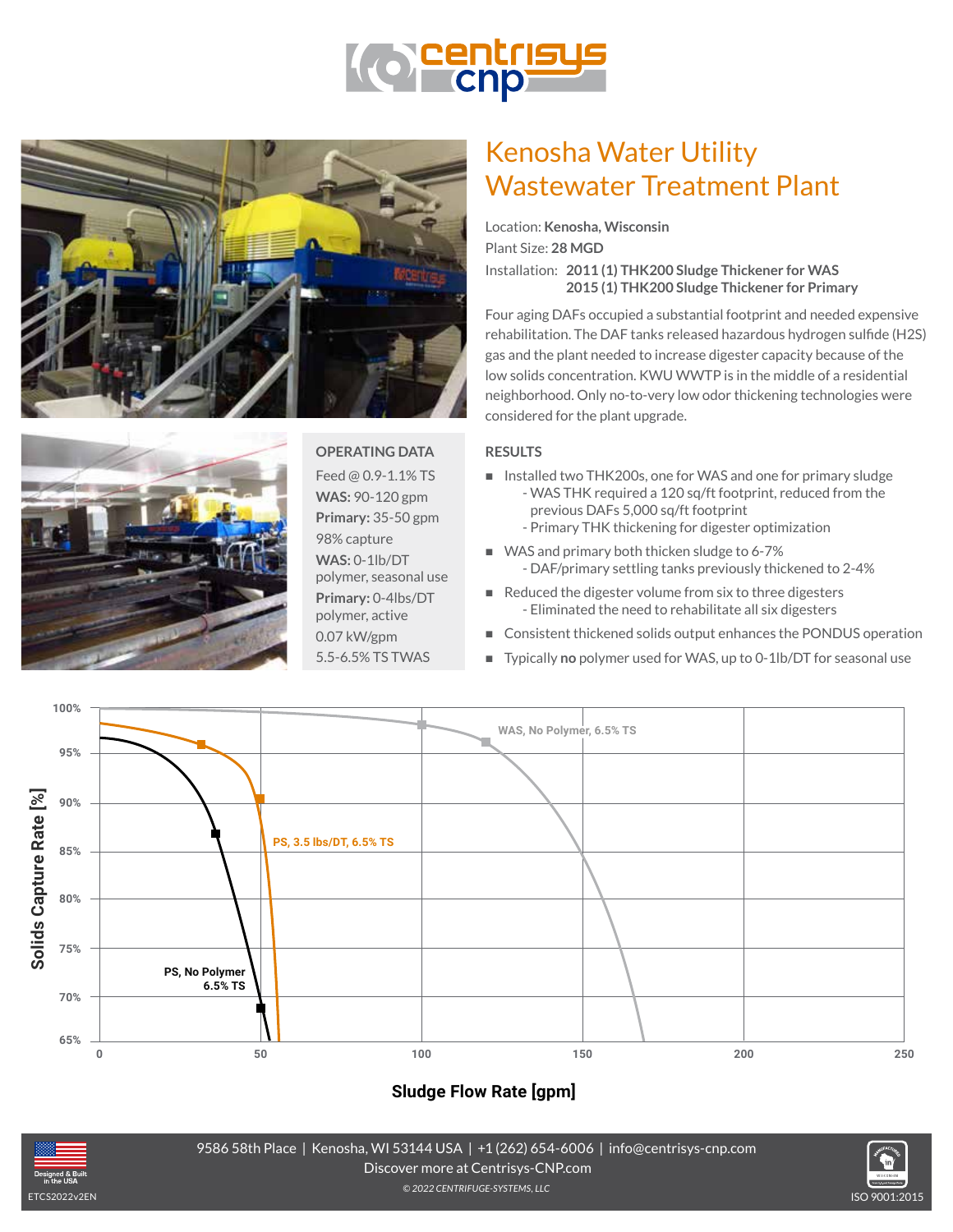





**OPERATING DATA** Feed @ 0.4-0.7% TS 60 gpm

95% capture

No polymer 0.08-0.12 kW/gpm

4-5% TS TWAS

5-6% TS ADS

# Whitewater Wastewater Treatment Plant

Location: **Whitewater, Wisconsin** Plant Size: **3.65 MGD** Installation: **2017 (1) THK200 Sludge Thickener**

The wastewater utility land applied anaerobically digested sludge (ADS) and did not have an existing sludge thickening solution. The plant changed from rotating biological contactors (RBC) to an activated sludge system to operate a biological nutrient removal (BNR) process. The most costeffective and reliable solution was to thicken the WAS before digestion because of the low concentration.

#### **RESULTS**

- n Installed THK had a dual purpose to reduce volume
	- THK thickened the WAS before entering the digester - After digestion, the same THK thickened the sludge again before land application
- n Increased digester capacity and reduced the heat necessary to maintain the digester temperature
- No polymer used for WAS thickening
- **Preprogrammed the waste amount into the THK eased the operation;** THK shuts off when meets the target wasting
- **Performance Curves Inputs target number of WAS gallons per day** 
	- THK shuts off when flow meets the quota
- **Whitewater Washer New York in Post-digestion ADS thickening maintained 5-6% TS for land application**



## **Sludge Flow Rate [gpm]**



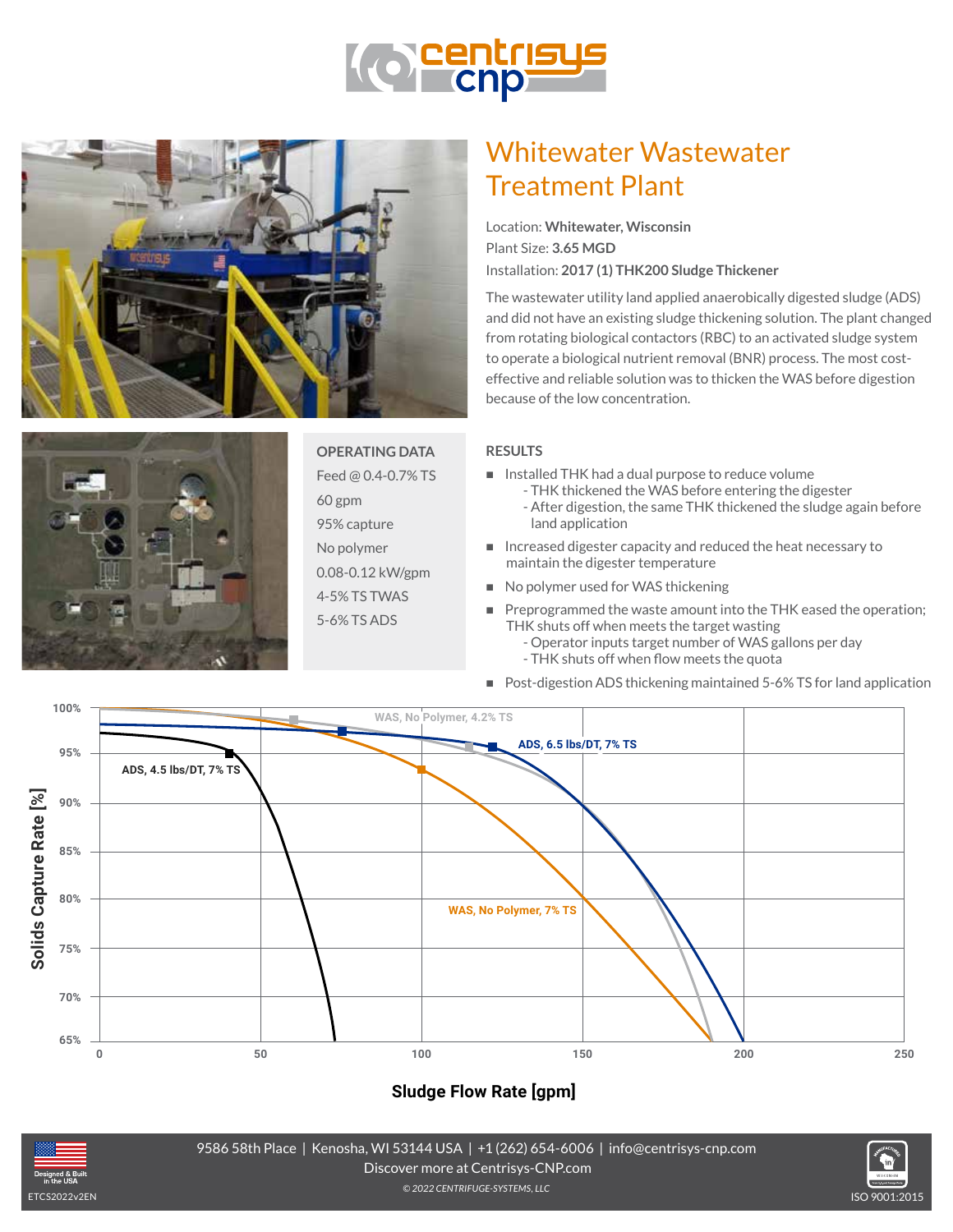





## **OPERATING DATA**

Feed @ 0.6-1.2% TS

240 gpm average

95% capture <1 lb/ton polymer,

active <0.12 kW/gpm

6.5% TS TWAS

## City of Wyoming Clean Water Plant

Location: **Wyoming, Michigan** Plant Size: **90 MGD** Installation: **2019 (1) THK350 Sludge Thickener**

Two aging Bird 5100 modified dewatering centrifuges were needed to thicken WAS sludge to a total flow of 240 gpm. Each of the older Bird centrifuges operated at 80 kWh with a flow of 120 gpm. The large, accelerated mass and the relatively low flow rate of each unit were the primary sources for the plant's high power consumption.

#### **RESULTS**

- Installation of one THK350 replaced two large Bird 5100 centrifuges
- Awarded an energy reduction grant due to the 75% power reduction, saving up to \$88,300/yr (\$0.08 kW/h)
- Solids discharge controlled for either off-site or land application via the patented hydro-pneumatic air which further fine tunes the sludge control
	- 3.5-4.5% TS for off-site pumping
	- 5.5-6.5% TS for land application



### **Sludge Flow Rate [gpm]**

#### **Power Usage**

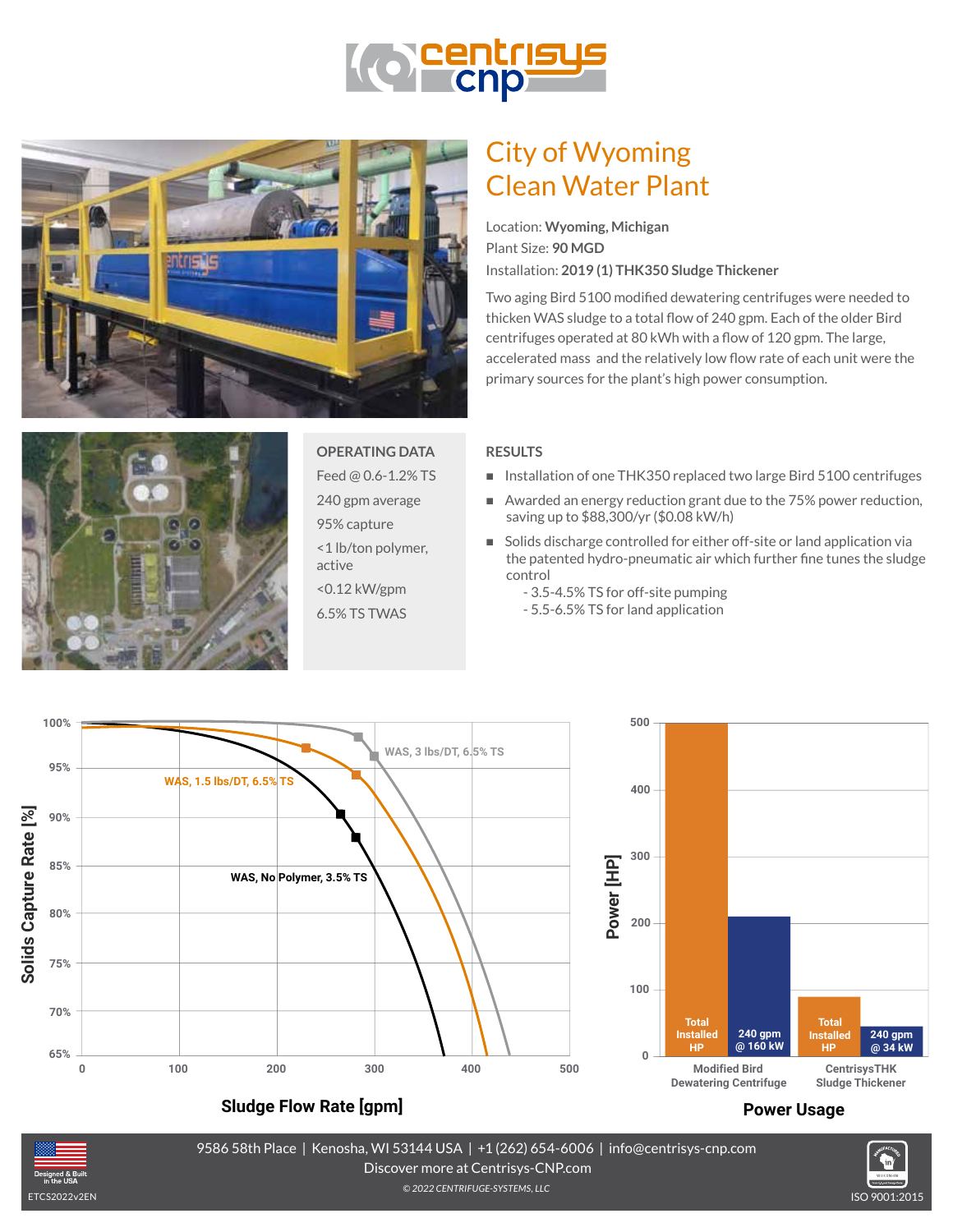





### **OPERATING DATA**

Feed @ 1.1% TS

100 gpm

97% capture

No polymer

0.1 kW/gpm

3.8-4.2% TS TWAS

## University of Florida

Location: **Gainesville, Florida** Plant Size: **3.1 MGD** Installation: **2018 (1) THK200 Sludge Thickener**

University of Florida's Water Reclamation Facility gravity thickened WAS to 2% TS and then trucked the TWAS off-site. The plant could not exceed 4.5% TS TWAS or a 50% transportation surcharge was added to the transportation fees. The Centrisys THK reliably doubled the TWAS concentration.

#### **RESULTS**

- TWAS concentration doubled from 2% to 4%; resulted in half the truckload amounts
	- Eliminated the 50% transportation surcharge
- Maintained a narrow 3.8-4.2% TS TWAS
	- Adjustable nozzles and the hydro-pneumatic air adjustment controls allowed consistent output even with seasonal fluctuation
- No polymer used
	- Eliminated need for an installed dosing system - Minimal operator supervision
- **Performance Curves I (1) THE High recovery reduced the downstream of the sand filters**



### **Sludge Flow Rate [gpm]**